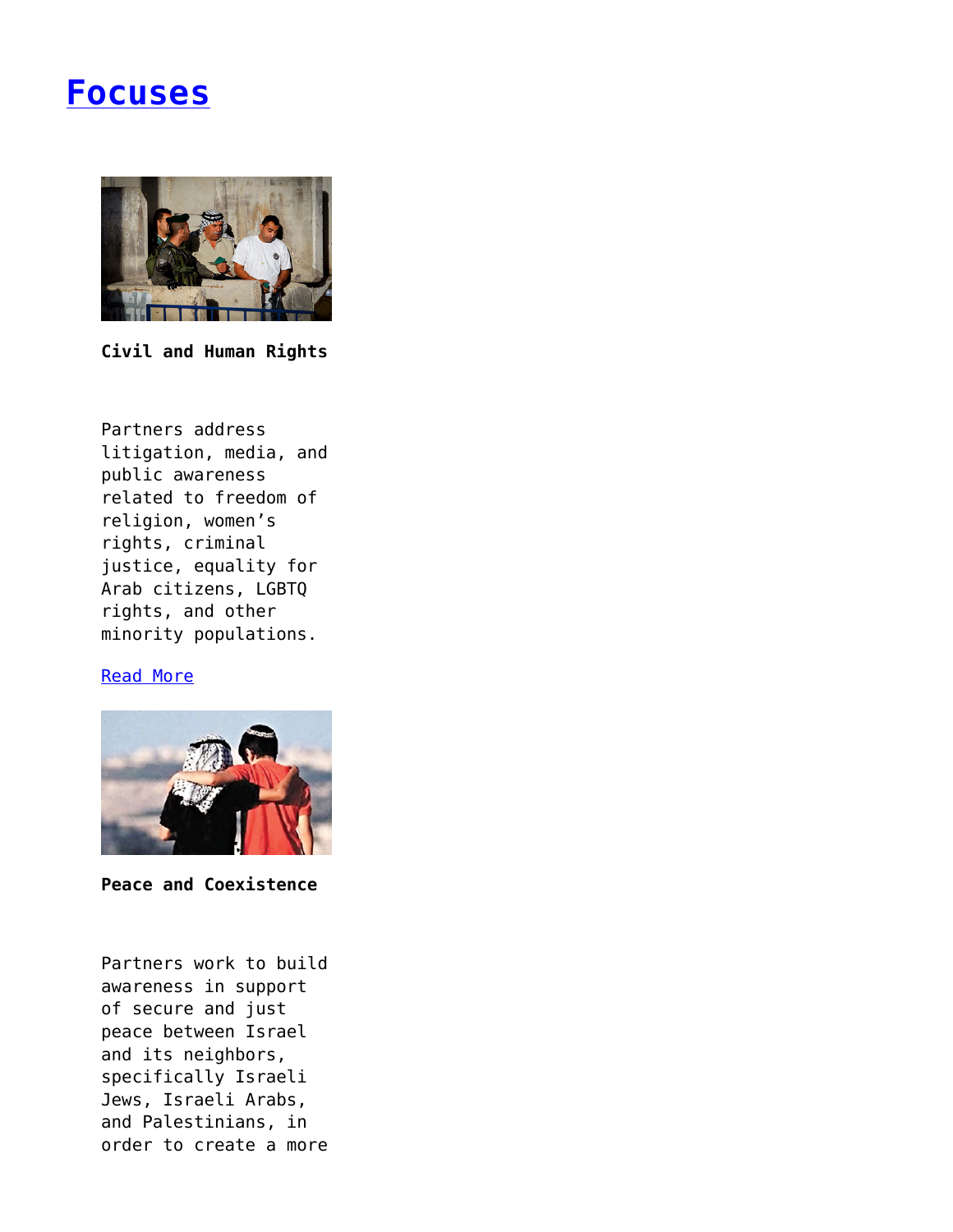[Read More](https://www.progressiveisrael.org/focus/peace-and-coexistence/)



**Israeli Politics**

In order to effect change in Israel's current political landscape, Partners seek to educate, organize, and force coalitions in respect to upcoming elections, newly passed legislation, leading political …

## [Read More](https://www.progressiveisrael.org/focus/israeli-politics/)



**Social and Economic Justice**

Partners explores the relationship between socioeconomic disparity and political unrest, and stands strongly for a measured path towards equality for all.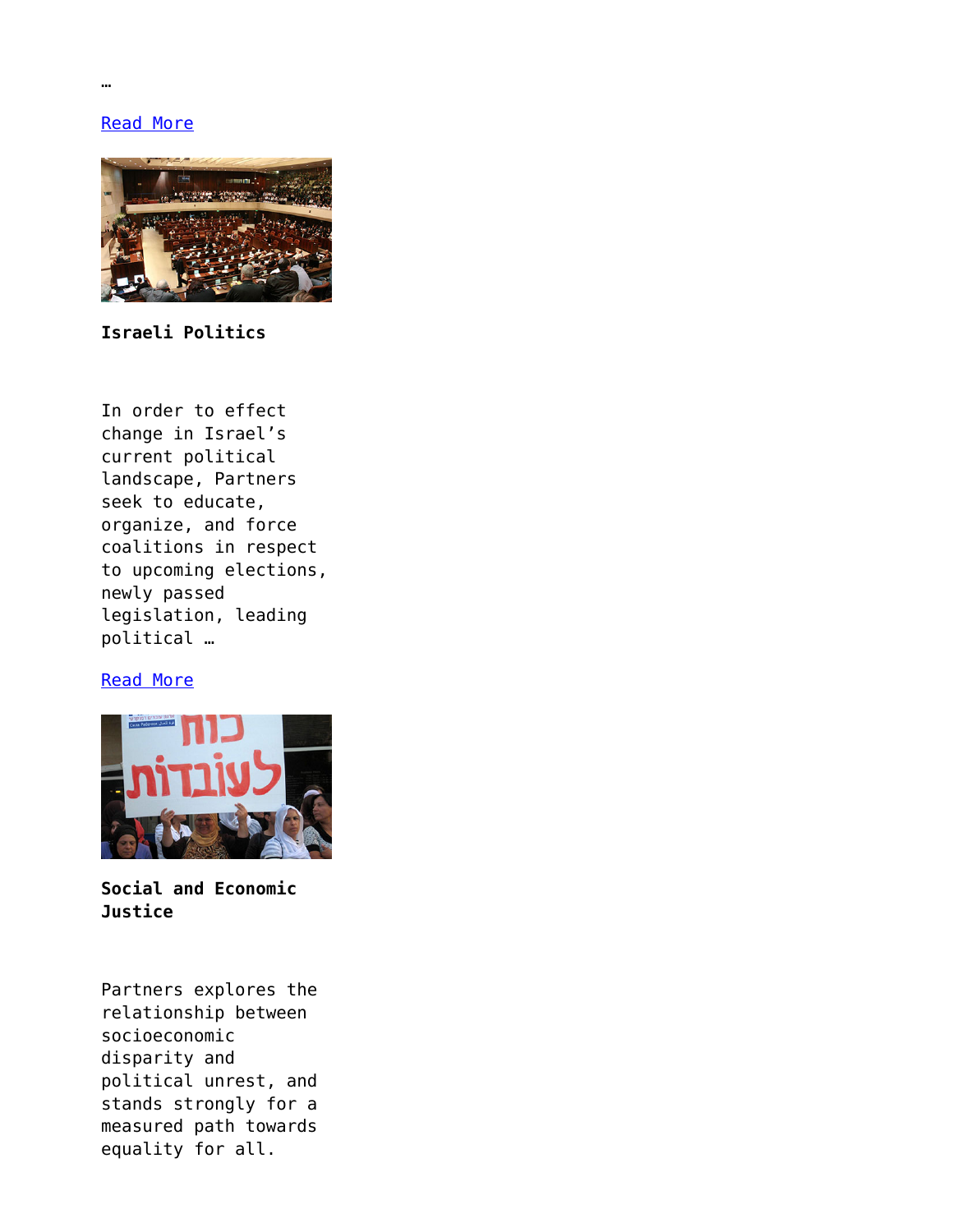## [Read More](https://www.progressiveisrael.org/focus/social-and-economic-justice/)



**Religious Pluralism**

In order to achieve a more progressive Israel, Partners supports the rights of practicing non orthodox Jews and views religious pluralism as a human rights issue on which we must stand firm.

## [Read More](https://www.progressiveisrael.org/focus/religious-pluralism/)



**Regional Developments**

In order to achieve a more progressive Israel in context to the global community, Partners promotes sustainable collaboration among Israel and its regional neighbors, and promotes a peaceful …